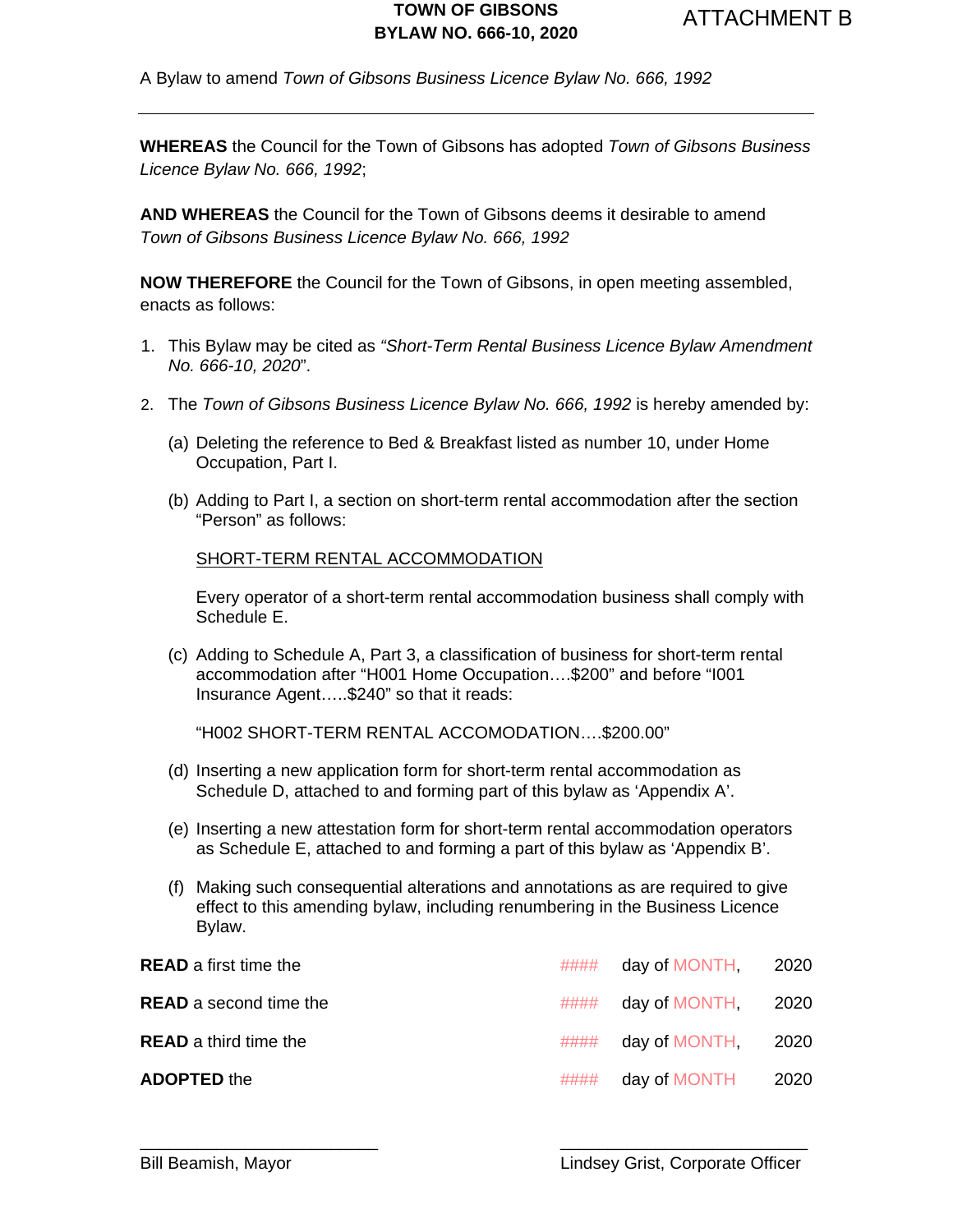

TOWN OF GIBSONS Appendix A

**PO Box 340** 474 South Fletcher Road Gibsons BC | VON 1VO T 604-886-2274 F 604-886-9735

# Short-Term Rental Accommodation

Business Licence Application

This application **must** be completed in full.

You can email your completed application and supporting documentation to planning@gibsons.ca or mail it to the [above address.](mailto:businesslicences@kelowna.ca) 

| 1. Owner Operator / Tenant Information:                                                                                                                                                                                                                                                                                                                           |  |  |  |
|-------------------------------------------------------------------------------------------------------------------------------------------------------------------------------------------------------------------------------------------------------------------------------------------------------------------------------------------------------------------|--|--|--|
|                                                                                                                                                                                                                                                                                                                                                                   |  |  |  |
|                                                                                                                                                                                                                                                                                                                                                                   |  |  |  |
|                                                                                                                                                                                                                                                                                                                                                                   |  |  |  |
|                                                                                                                                                                                                                                                                                                                                                                   |  |  |  |
|                                                                                                                                                                                                                                                                                                                                                                   |  |  |  |
|                                                                                                                                                                                                                                                                                                                                                                   |  |  |  |
| Please attach documents of Incorporation and Notice of Articles if you are using a company name (photo copies                                                                                                                                                                                                                                                     |  |  |  |
| accepted)<br>2. Short-Term Rental Address:                                                                                                                                                                                                                                                                                                                        |  |  |  |
|                                                                                                                                                                                                                                                                                                                                                                   |  |  |  |
|                                                                                                                                                                                                                                                                                                                                                                   |  |  |  |
|                                                                                                                                                                                                                                                                                                                                                                   |  |  |  |
|                                                                                                                                                                                                                                                                                                                                                                   |  |  |  |
|                                                                                                                                                                                                                                                                                                                                                                   |  |  |  |
|                                                                                                                                                                                                                                                                                                                                                                   |  |  |  |
|                                                                                                                                                                                                                                                                                                                                                                   |  |  |  |
| 4. Is this your principal residence? (Residential address and specific unit where you live and use for bills, identification, taxes,<br>and insurance.)                                                                                                                                                                                                           |  |  |  |
| $\Box$ Yes                                                                                                                                                                                                                                                                                                                                                        |  |  |  |
| $\Box$ No                                                                                                                                                                                                                                                                                                                                                         |  |  |  |
| If 'Yes', please attach two items verifying principal residence to confirm this declaration (Proof of principal residence must<br>include a scanned copy of government issued photo identification. Examples of acceptable proof of residence include a recent<br>utility bill, drivers licence or any mail from Medical Services Plan or Canada Revenue Agency.) |  |  |  |
| 5. Do you own this residence? (Please include ownership confirmation documentation, BC Assessment, Homeowner Grant, or<br>statement of title).                                                                                                                                                                                                                    |  |  |  |
| $\Box$ Own                                                                                                                                                                                                                                                                                                                                                        |  |  |  |
| Rent                                                                                                                                                                                                                                                                                                                                                              |  |  |  |
| 6. If you rent the above address, do you have the permission from the legal owner to operate a short-term rental?                                                                                                                                                                                                                                                 |  |  |  |
| $\Box$ Yes<br>$\square$ No                                                                                                                                                                                                                                                                                                                                        |  |  |  |
| If 'Yes', please attach your signed Owner Consent Form to confirm this declaration                                                                                                                                                                                                                                                                                |  |  |  |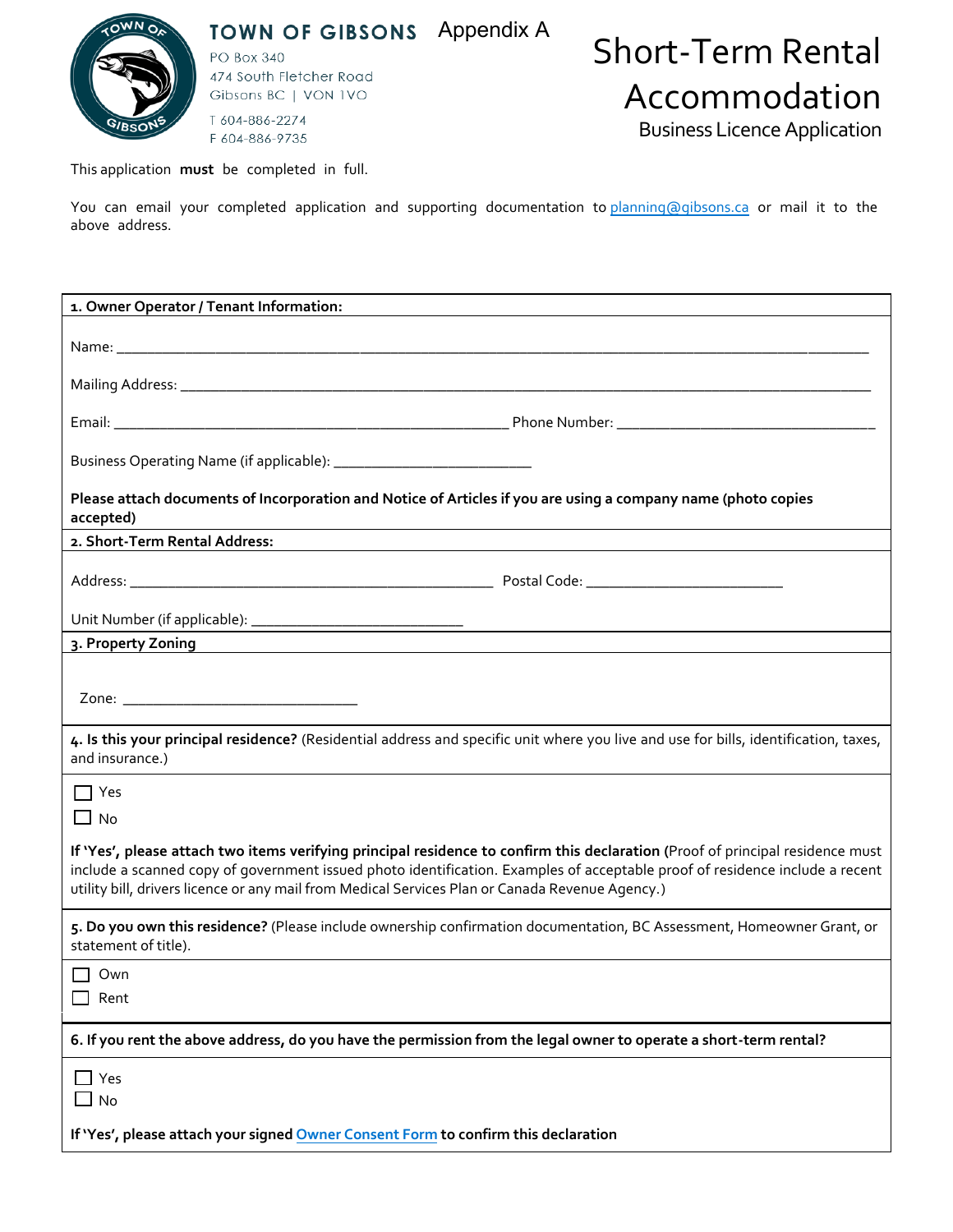| 7. Do your strata bylaws allow short-term rentals?                                                                                                                                                                                                                                                                                                                     |  |  |  |  |
|------------------------------------------------------------------------------------------------------------------------------------------------------------------------------------------------------------------------------------------------------------------------------------------------------------------------------------------------------------------------|--|--|--|--|
| $\Box$ Yes<br>$\Box$ No<br>There is no strata council for this residence                                                                                                                                                                                                                                                                                               |  |  |  |  |
| If 'Yes', please attach your signed <b>Strata Council Consent Form</b> to confirm this declaration                                                                                                                                                                                                                                                                     |  |  |  |  |
| 8. Have you previously held a Business Licence for a vacation accommodation or B & B at this address?                                                                                                                                                                                                                                                                  |  |  |  |  |
| ヿ Yes<br>ヿ No                                                                                                                                                                                                                                                                                                                                                          |  |  |  |  |
|                                                                                                                                                                                                                                                                                                                                                                        |  |  |  |  |
| 9. When the Owner / Tenant is not available, who will serve as the designated Responsible Person to operate as the<br>primary contact for this short-term rental? (A person who, at all times 24hr/7 days that the short-term rental is operated, has<br>access to the premises and authority to make decisions in relation to the premises and the rental agreement.) |  |  |  |  |
|                                                                                                                                                                                                                                                                                                                                                                        |  |  |  |  |
|                                                                                                                                                                                                                                                                                                                                                                        |  |  |  |  |
|                                                                                                                                                                                                                                                                                                                                                                        |  |  |  |  |
| (The above Responsible Person has consented to the use of his/her contact information.)                                                                                                                                                                                                                                                                                |  |  |  |  |
| 10. Indicate how many bedrooms you are applying to use. (You must have required parking for approval).                                                                                                                                                                                                                                                                 |  |  |  |  |
|                                                                                                                                                                                                                                                                                                                                                                        |  |  |  |  |
| 11. Indicate how many parking spaces are dedicated to the short-term rental use. Please include your parking plan. $\square$                                                                                                                                                                                                                                           |  |  |  |  |
| 12. Please include your signed Short Term Rental Accommodation self-assessment checklist and attestation form.                                                                                                                                                                                                                                                         |  |  |  |  |

*The personal information collected on this form is done so pursuant to the Community Charter and/or the Local Government Act and in*  accordance with the Freedom of Information and Protection of Privacy Act. The personal information collected herein will be used only for the *purpose of processing this application or request and for no other purpose unless its release is authorized by its owner, the information is part of a record series commonly available to the public, or is compelled by a Court or an agent duly authorized under another Act. Further information may be obtained by speaking with the Town's Corporate Officer at 604-886-2274 or 474 South Fletcher Road, Gibsons.* 

#### **Applications will not be processed unless all required documentation is attached.**

Completion of this application does **not** guarantee approval of application. Approved licences will be issued **only** upon receipt of payment of the Short-Term Rental Business Licence fee and receipt of associated documentation. Operating a Short-Term Rental without a valid licence is an **offence** for which penalties are prescribed.

**Important:** Operator has read and agrees to comply with the Town's regulations and bylaws. Licences are effective from January 1<sup>st</sup> to December 31st of the Licence year, are non-transferable, and the licence fee(s) paid are non-refundable. Short-Term Rental Business Licence's **must** be re-applied for at the start of each year. **I understand I cannot commence business until such time as a Short-Term Rental Business Licence has been approved and issued.** 

Operator's Name *(Individual completing form)*: \_\_\_\_\_\_\_\_\_\_\_\_\_\_\_\_\_\_\_\_\_\_\_\_\_\_\_\_\_\_\_\_\_\_\_\_\_\_\_\_\_\_\_\_\_\_\_\_\_\_\_\_\_\_\_\_\_\_\_\_\_\_\_\_\_\_\_\_

Operator's Signature: \_\_\_\_\_\_\_\_\_\_\_\_\_\_\_\_\_\_\_\_\_\_\_\_\_\_\_\_\_\_\_\_\_\_\_\_\_\_\_\_\_\_\_\_\_\_\_\_ Date Signed: \_\_\_\_\_\_\_\_\_\_\_\_\_\_\_\_\_\_\_\_, 20\_\_\_\_\_